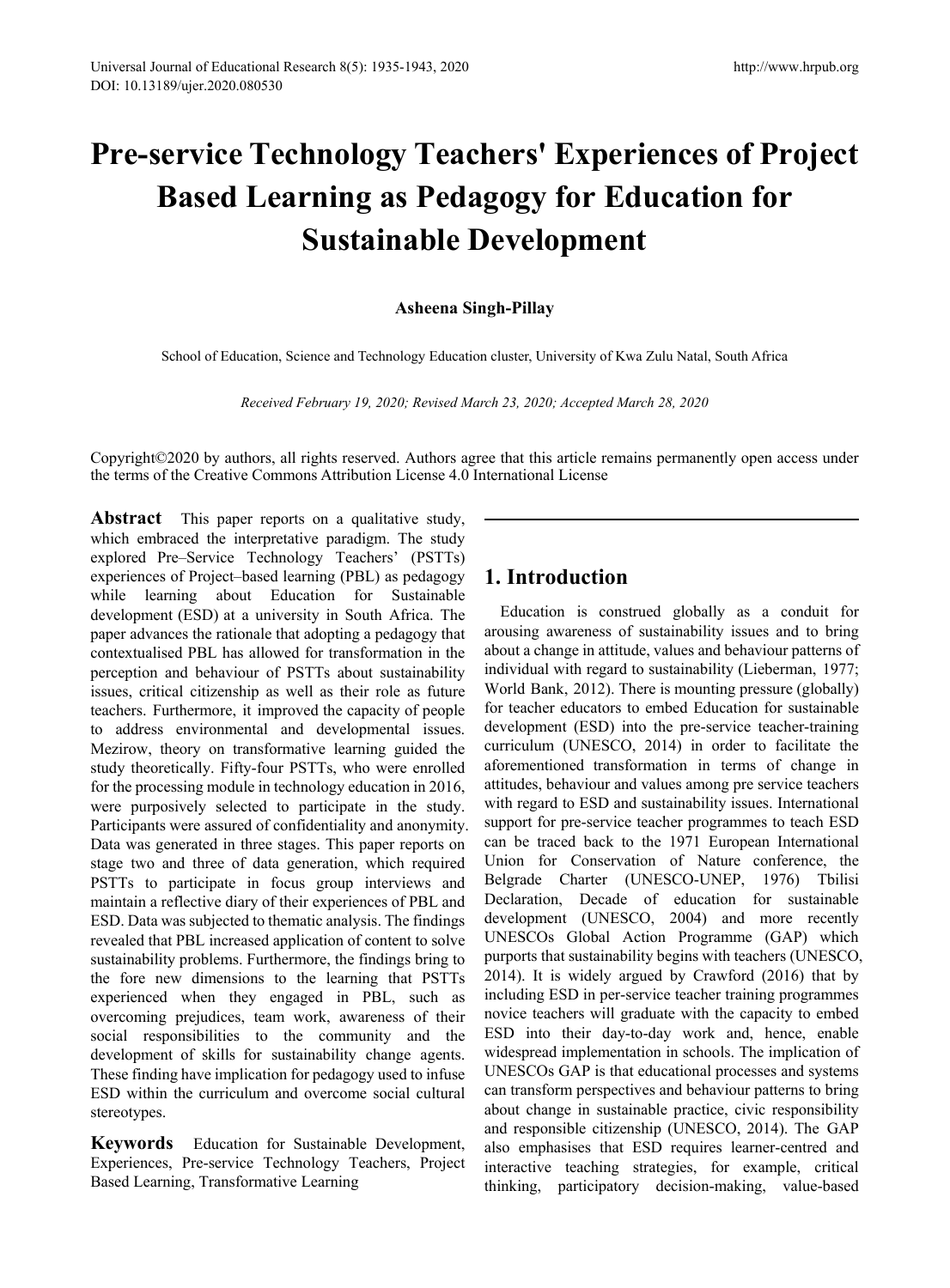learning, and multi-method approaches, all of which to some degree contrast traditional lecture-based teaching practices (Kalsoom,Khanam & Quraishi, 2017 and García, Sureda-Negre & Comas-Forgas, 2017). In light of the preceding point, it can be reasoned that the purpose of teaching ESD is to empower and motivate students to take action for sustainable development (Bentham, 2013). This means that the preceding envisaged change can only be achieve by altering practices, modify teaching methods and planning new assessments to hopefully change or improve pre-service teachers' attitudes towards ESD and sustainability issues. However, it is worth noting that in Higher Education Intuitions there is often no adequate institutional support and incentives for those academics willing to integrate ESD in their activities (Hoover & Harder, 2014), and most of the efforts lie primarily on academics (Krizek Newport, White & Townsend, 2012).

Within the South African context, support for the inclusion of ESD is embedded in the South African constitution, the bill of rights, the white paper on education and training and the national curriculum statements. According to the bill of rights (p, 6), "Everyone has the right to an environment that is not harmful to their health or well-being; and to have the environment protected, for the benefit of present and future generations". In-spite of global commitments and South African policies calling for ESD-oriented teaching approaches, it must be noted that within the South African context, policy in paper does not translate to policy in practice (Singh-Pillay & Alant, 2015). Furthermore, there is very little empirical evidence on how these approaches are applied in classrooms at teacher training institutions or how effective these ESD oriented teaching approaches are at empowering and motivating Pre Service Teachers to take action for sustainable development. It is the aforementioned gap that this study intended to address.

This articles reports on a larger study that embraced an ESD oriented teaching approach in a technology education module within the Pre-service Technology Teacher (PSTTs) education curriculum at a particular teacher training institution in South Africa. The paper does not pay attention to the content learnt in the technology education module but reports on Pre-service Technology Teachers' (PSTTs) experiences of PBL while engaging in ESD.

The paper is structured in 6 section. The first section pays attention to the introduction, the second section focused on the study context. The third section discusses the conceptualisation of PBL and agency while the forth section is devoted to the methodology. The fifth section concentrates on the findings and discussion and is followed by the conclusion.

## **1.1. Conceptualising the Study Context**

This research project is located within technology

education (within the South African context technology education was only introduced in 1998 in the school curriculum and teacher training institutions). My decision to embrace an ESD approach in technology education is informed by the white paper on education, the national curriculum statement, the hand on, minds on and hearts on approach (HMH) (Pillay, 2004) and Mezirow's (1978) Transformative learning theory (TLT).

In the authors' hands on, minds on and hearts on (HMH) framework, hands on refers to learning via physical activities in a local context, such as building, planting, painting etc. The rationale is physical activities in a particular context allows one to be involved and invested in the process of learning. According to Pugh (2002), physical activities that require investment from the learner allow for reflection, transformation of perspective/s, result in changed behaviour and an increased engagement in sustainable community practices. Minds on refers to engaging the cognitive domain via contextualised project based learning (PBL). Contextualised learning connects learning to the learners' day-to-day experiences/ environment/ community therefore, it allows for "buy in, deep engagement, reflection in order to find personal meaning and relevance in the learning context (Dewey, 1910). The aforementioned connection gives continuity to the learning process as it allows learners to see the need to create new meaning from experiences by drawing connections and relations to previous experience, knowledge and ideas (Kolb, 1984). Reflection is the key to transformation of the learning experience (Mezirow, 1978). Hearts on refers to assisting or empowering the affective domain into forming values and attitudes that are translated into pro sustainability behaviours about the environment and sustainable development issues. Peoples' lives are sculpted by relationships and interactions with people and the environment (Riley-Taylor, 2002). These relations and interactions which impact a person's emotions, thoughts and behaviours serve as an impetus to reflect, change, to transform values and attitudes (Zembylas, 2003).

Transformative Learning Theory emphasises that transformation in learning occurs by changing learners' frame of reference (Mezirow, 1978). According to Mezirow (1978) frames of reference are fluid structures of assumptions through which we understand our experiences and the world around us. This means that frames of references are not fixed, they can be transformed on a daily basis through reflection of our interpretations, emotions, beliefs, habits or points of view. Changing ones frame of reference results in shifts in an individual's thoughts, feelings, and actions which results in a shift of consciousness and changes ones way of being in the world. Mezirow (1978) purports that to model transformative learning, teaching methods should allow learners to go through a process of critical reflection to ensure a transformation or change in their thinking and to make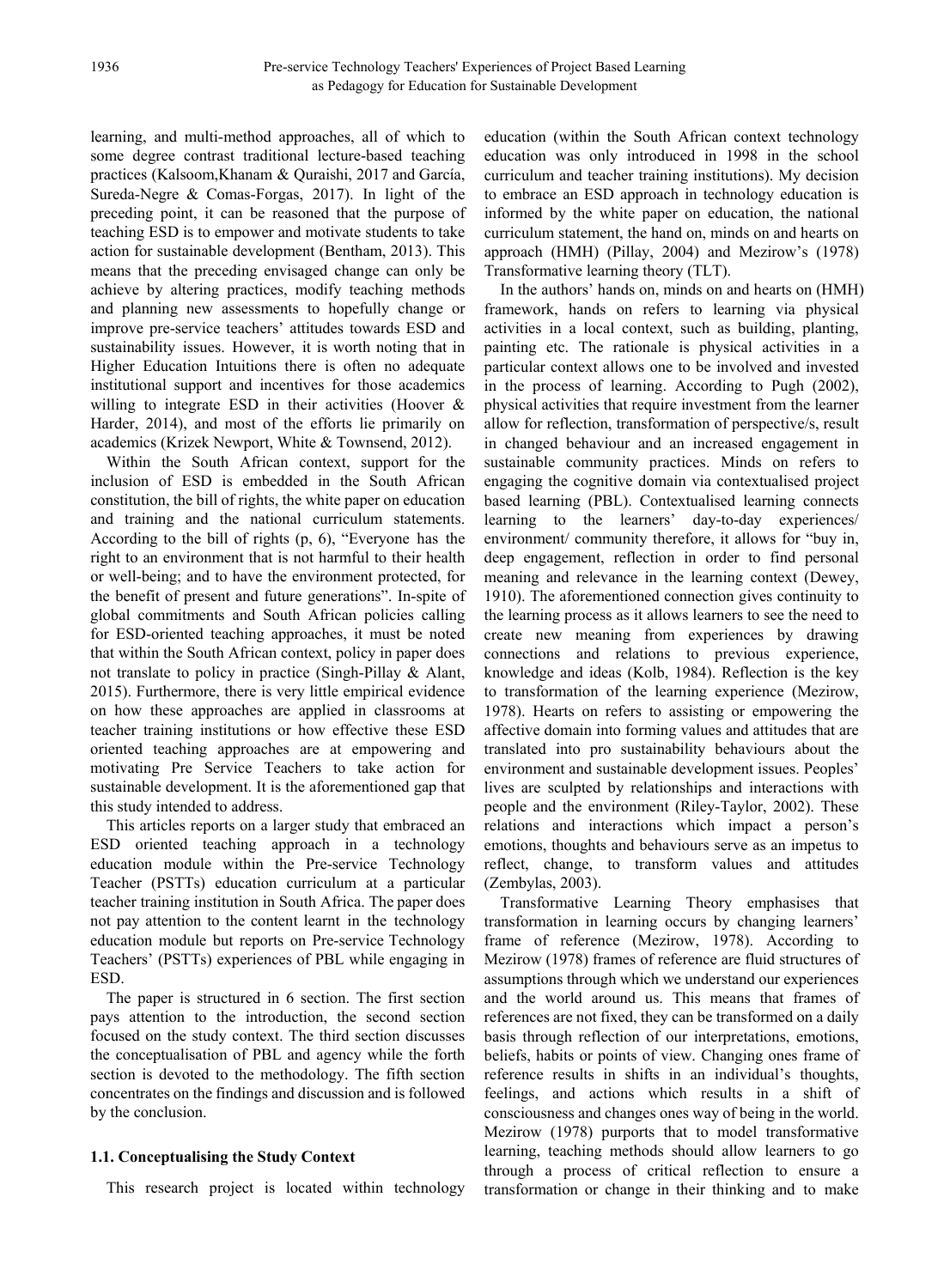them realise the interconnectedness of self, the human community and the natural environment (O'Sullivan, 2008). Consequently, my teaching of technology education had to go beyond just teaching content-related knowledge and skills. It had to embrace new ways of thinking about  $ESD<sup>1</sup>$  $ESD<sup>1</sup>$  $ESD<sup>1</sup>$ , and the possibilities for change (especially within the South African context<sup>[2](#page-2-1)</sup>). This meant, I had to ensure that the module outcomes, content delivery, teaching strategies and assessments used challenged PSTTs to reflect on their learning, change their attitudes and thought processes in order to inculcate sustainable living. Therefore, Project- based learning (PBL) was incorporated into my teaching. PBL is an inquiry based approach that provides opportunities to transform learning experiences by engaging learners in contextually relevant projects (Lee *et al.*, 2014)

#### **1.2. Conceptualising Project –Based Learning and Agency in ESD**

Project based learning is a teaching approach that engages learners in learning essential knowledge and life-enhancing skills structured around complex, authentic questions and carefully designed projects (Awases, 2015). PBL embraces a constructivist approach to teaching and learning of ESD (Illeris, 2007). The constructivist approach to learning advocates that learners are actively engaged in the learning process, they mobilise knowledge, integrate new knowledge and produce new meanings (Patil & Kudte, 2017) as opposed to teacher centred approaches. Contextualised PBL requires the use of real situations as point of departure for learning, in which learners mobilise knowledge and construct new knowledge to solve problems (Hartman, Renguette, & Seig, 2018; Kolmos, de Graaff, & Du, 2009). In traditional learning environments, attention to the context in which learning takes place as well as the interaction between learners and the surrounding environment is neglected (Illeris, 2007). In PBL, real contexts are brought into education, and the contexts are to be meaningful and concrete to the learner. For their PBL PSTTs were expected to identify a 'problem' relating to poor use of resources / waste reduction / management and recycling in the community and with the community jointly address and resolve this identified problem<sup>[3](#page-2-2)</sup>. In these contexts, learners develop a deeper and strategic approach to learning which is characterised by intentions to understand; interactions with content; relations between new ideas and prior knowledge; relations

 $\overline{a}$ 

between concepts and everyday experiences; time management, etc. These are example of complex cognitive tasks that move beyond memorising and reproducing knowledge (Savin-Baden & Howell, 2004). The active role of the learners and the role of the environment as the place to act are stressed in PBL. PBL allows learners to develop analysis, learning and solving strategies capable to be transferred to other contexts [\(Silva,](https://www.emerald.com/insight/search?q=Anielson%20Barbosa%20Da%20Silva)  [Bispo, Rodriguez, &](https://www.emerald.com/insight/search?q=Ana%20Carolina%20Kruta%20de%20Ara%C3%BAjo%20Bispo) [Vasquez, 2](https://www.emerald.com/insight/search?q=Francisco%20Ialyson%20Felipe%20Vasquez)018; Dolmans, Grave, Wolfhagen, & Van der Vleuten, 2005). This means that in PBL the teacher's role changes from a distributor of knowledge to a process manager, helping learners in their learning process by initiating reflection processes and supporting them, if necessary, on substantive matters In other words , the action and learning are inextricably linked and can be critiqued leading to revision and further learning. Contextualised PBL allows for emergence of human agency through the learning process based on interactions between humans and the context.

I embrace an ecological perspective on agency, which sees agency as an emergent phenomenon of the context through which it is enacted (Singh-Pillay & Samuel, 2017). This means that agency is not an inherent quality that individuals possess, it is something people do in response to a particular context to overcome contextual challenges/ issues or problem. Agency (or the lack thereof) will therefore always result from the interplay of individual efforts, available resources, contextual and structural factors as they coalesce in particular and unique situations (Tan, 2016). Agency is an embedded process of engagement influenced by the past, orientated towards the future and engaged with the present. The above notion of agency illuminates that agency does not come from nowhere, but builds upon past achievements, understandings and patterns of action. Agency is therefore a dialogical process via which actors immersed in context engage with each other or issues.

# **2. Methodology**

#### **2.1. Design**

This qualitative study adopted a case study design. Creswell and Creswell (2017) defined a case study as "an in-depth exploration of a bound system which could be an activity, event, process or individuals" (p. 462). In this study, the case explored is PSTTs' learning experiences of PBL while engaging in ESD.

#### **2.2. Ethics**

Written consent to embark on this research project was obtained from the relevant gatekeeper at Edgemond University (Pseudonym). Participants were informed of the research protocol, assured of confidentiality,

<span id="page-2-0"></span><sup>1</sup> The following sustainable development goals were espoused via my teaching, quality education, gender equity, wise use of non-renewable resources, no pollution, responsible consumption, reduce greenhouse gases and conserve aquatic environments.

<span id="page-2-1"></span><sup>2</sup> Many South African still carry historical prejudices relate to apartheid with them

<span id="page-2-2"></span><sup>3</sup> Problems identified and addressed via PBL included: burning of wasteincreasing the carbon footprint; illegal dumping of waste leading to infestation of pests/rodents; pollution of stream leading to poor quality drinking water; non-recycling of plastics; excessive harvesting of trees for fire wood; poor construction of informal dwellings.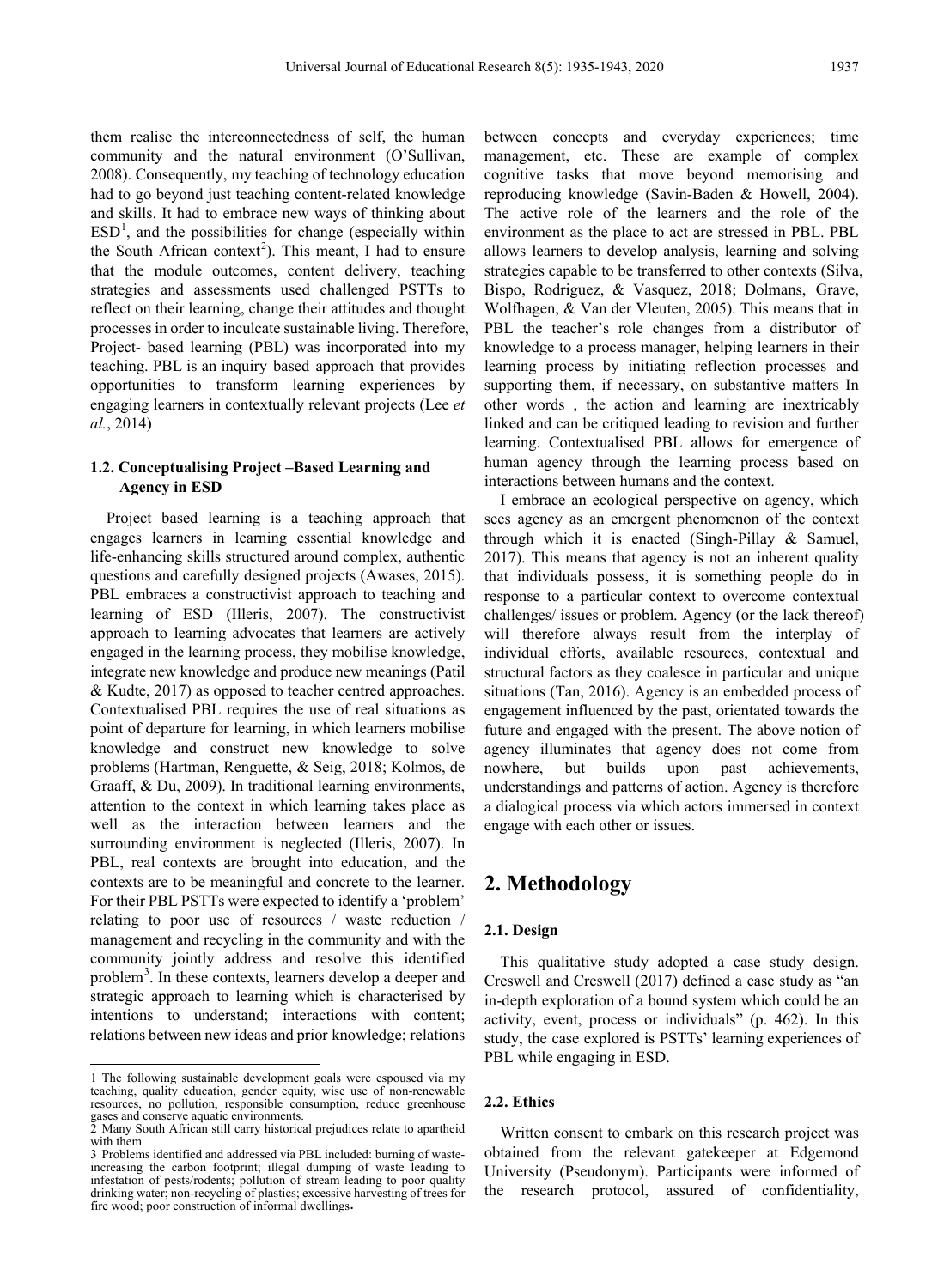anonymity and that participation was voluntary.

accuracy and resonance with their experiences.

#### **2.3. Sampling**

Participants were purposively selected, the criteria being that they had to be enrolled for the processing module in technology education. In purposive sampling, participants are selected on the basis that they are most likely to generate useful information (Kumar, 2011). The sample consisted of 54 PSTTs enrolled for the processing module in 2016. PSTTs self-selected their groups for the contextualised community PBL. Six group <sup>[4](#page-3-0)</sup> with 9 PSTTs were formed.

#### **2.4. Data Generation**

In the first stage of data generation PSTTs engaged in PBL within their communities to identify problems related to sustainability. During the second stage of data generation PSTTs worked with the communities to come up with solutions to the problems identified related to sustainability. Photo journals were maintained by each group for stages one (to document the problems identified in the community). Focus group interviews were also conducted for stage two of data generation and in the third stage of data generation each PSTTs maintained a reflective diary to record their individual perceived learning experiences of PBL while engaging in ESD. The focus group interviews were audio recorded and transcribed verbatim. Six focus group interviews were conducted. The interview was of 30 minute duration. For the purpose of this paper, data from the focus group interview and reflective diary was used.

## **2.5. Data Analysis**

All the reflective diaries (54) were subjected to thematic analysis. The purpose was to derive information about PSTTs' experiences of PBL while engaging in ESD. Diaries were numbered from 1-54. Journal entries were read, and re-read before patterns could be identified (Braun & Clarke, 2006) and coding could begin. Journal entries and focus group interview transcript were sent to the respective PSTTs for member checking. Member checking also known as participant or respondent validation, it is a technique for exploring the credibility of data. Initial codes assigned were re-examined and re-grouped in order to refine emergent themes. The emergent themes were also returned to PSTTs to check for

# **3. Results and Discussion**

This section reports on the thematic analysis of data from the reflective dairy and focus group interviews to respond to the research question: What are PSTTs' learning experiences of PBL when they engage in ESD.

Thematic analysis indicates that PSTTs have 3 key learning experiences about PBL while engaging in ESD, namely

- PBL promotes social learning
- PBL promotes real world context for learning about ESD
- PBL as a catalyst for pre-service teachers' awareness of their role as agents of change

In the reporting of the findings and discussion, codes for the participants are represented as P1, P2 and so on.

#### **3.1. PBL Promotes Social Learning**

Project based learning provided PSTTs with reflective spaces to question, (re)examine their (un)conscious values, beliefs and judgements in life as is visible in the excerpts below:

*"I don't like working in groups but in this project, I had a chance to get to know people in my group, I normally don't speak to them, we are faces in the same lecture room. They treated me kindly, were so warm towards me. I think I was bias towards people of colour. I enjoyed this project and realised we are all the same, have same fears, hopes and dreams, there's no difference. The best part was I learnt how to be a team player, not to be judgemental, to be confident; this was a humbling experience for me. I gained more skills during this project than passing any exam" (Reflective diary P37)* 

*"My fear of foreign students is waning, I'm not so suspicious of them anymore, I'm learning to get along with the Yiadom. He told me about his families experiences in the township during the xenophobic attacks" (Reflective diary P15)*

Similar views were expressed during the focus group interviews.

*I realized problem solving becomes easier and solutions are reached faster when we work together. I am independent I work by myself, in this project I learnt about group dynamics, trust, to listen to other voice, to share ideas, I learnt about team work, strengths and weakness and how to help and be helped. I'm learning isiZulu. I am aware of my social responsibility towards my community. It is rewarding to help other" (Focus group interview, P12)*

<span id="page-3-0"></span><sup>4</sup> Each group negotiated and decided what role each member should play based on their strengths. the following roles were identified: spokesperson for the group to liaise with the community and handle all communication issues, team leader- to tack time frames check contribution of group, teams researchers- all 9 had to research/brainstorm /design solution to problem identified, task performers (all 9 as per negotiations), reporting all 9. The lecturer served as a facilitator asking relevant questions to redirect PSTTs to the content needed to address the issues identified.  $\overline{a}$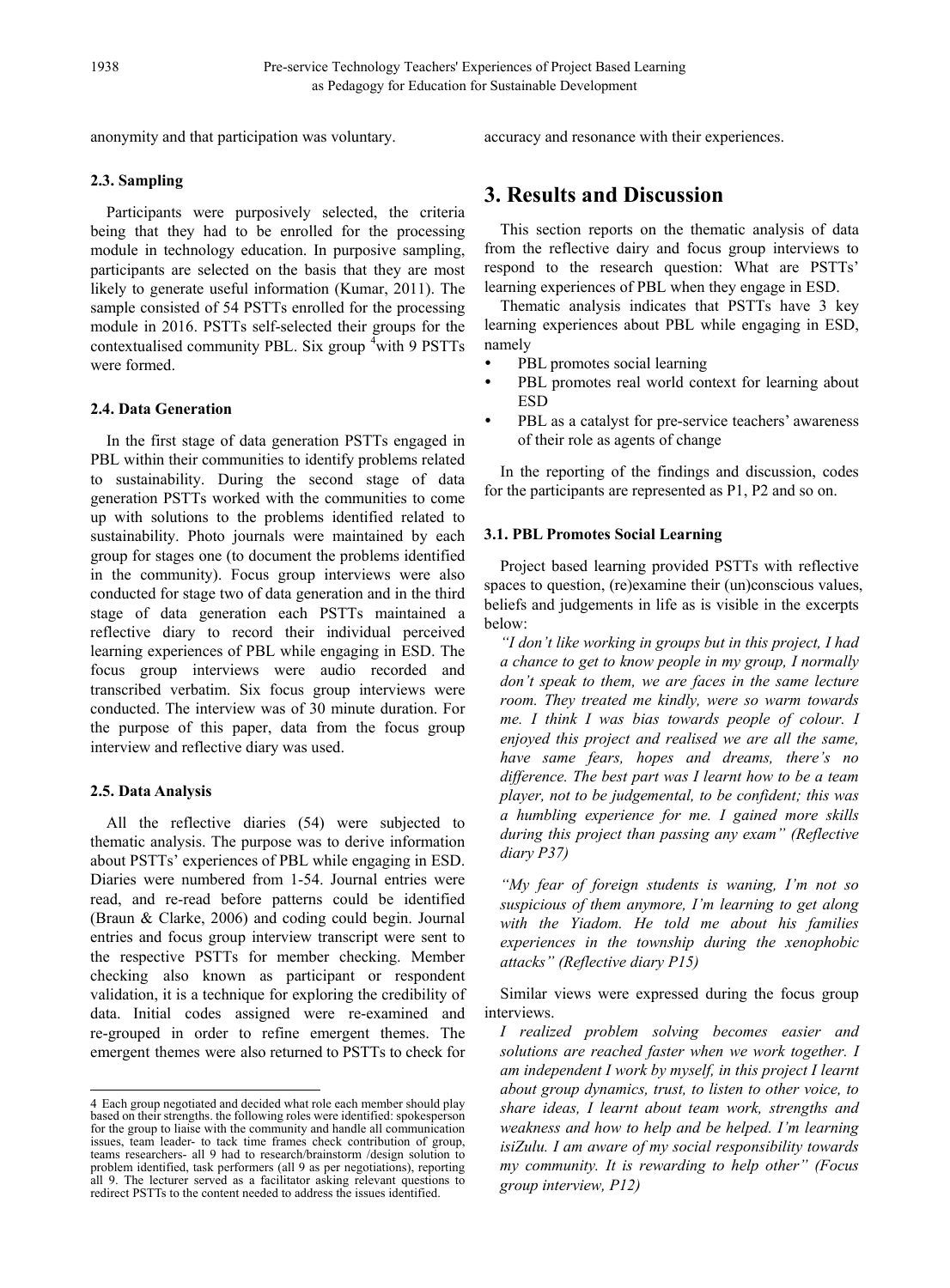The excerpts above confirm that PBL allows for collaborative reciprocal learning, promotes deep thinking about actions, helps to break stereotypes and allows PSTTs to belief in the good of others. The reflective space that PBL provided helped PSTTs to gain a better understanding of themselves (*I realized*) and others (*we are not different)* as they explored and developed ways to contribute to the community, they were working in. It allowed for introspections of the self and their working relations with people of different ethnicities and socioeconomic statuses, [leading to](https://buildabroad.org/2017/09/29/cultural-immersion/) PSTTs developing self–confidence (*to be confident),* team building ( *enjoyed this experience.)* reduced anxieties, increased tolerance related to perceived differences between race, cultures and backgrounds (*normally don't speak to them)* and enhanced commitment to group work.

In other words, PSTTs' engagement in PBL helped them to break down stereotypes shaped by the particular historical legacies in South Africa. Furthermore engaging in PBL produced positive feelings toward group members and developed collegial relationships, this particular finding resonates with that of Singaram, van der Vleuten, Stevens and Dolmans, (2011)'s study conducted among South African medical school students. These scholars reported that medical school students initially displayed biasness towards their PBL team members from different ethnic and racial backgrounds, the biasness was attributed to their segregated schooling and upbringing and that by engaging in PBL the students learnt to overcome the biasness and prejudices they held. The above excerpts highlight the emotional catharsis that PSTTs experienced during PBL. Further, it is evident that the reflection processes attached to PBL were liberating as they provided PSTTs with the skills needed to successfully manage life tasks such as identifying anxieties, labelling emotions, learning in groups, teamwork, awareness of themselves and others, the need for kindness and respect for others, forming relationships, care about others, make good decisions, behave ethically, avoid negative behaviour and overcoming biases. Being able to manage life tasks and emotions is what Zins, Weissberg, Wang and Walberg (2004) refer to as emotional learning. This means that PBL provided a platform for emotional learning. Sen (2009) asserts that emotional learning is an integral part of what concerns education, as it bring to the fore the humanistic dimension of teaching and learning. In a subdued way the emotional competencies pre-service teachers need to be able to relate to each other and their learners in the South African context is brought to the fore. These are all critical skills for the future success of education and of our response to sustainability goals (Bell, 2010). The above findings show the powerful and transformative nature of PBL, in terms of shifting existing frames of references. The change in PSTTs frame of reference has resulted in shifts in an individual's thoughts, feelings, and actions.

#### **3.2. PBL Promotes Real World Context for Learning about ESD**

The majority of PSTTs (51 out of 54) expressed that PBL provides the ideal opportunity to learn about ESD as is visible in the excerpts below:

*This is real learning, you can seek the link between the theories, practical, it brings the chemistry of plastics to life. We need more of PBL, it is better than any textbook or classroom lesson, you get the chance to apply theory not just to pass the exam but to solve contextual problems in the community, and the community benefits you can see the impact of plastic on the environment, the challenges the community faces, burning of plastic, burning of shacks, deaths from illegal electricity connections the lack of clean drink water, landfills and how it affect the lives of those who live close by, its hand on. I would not have considered the impact of illegal dumping and landfills if we didn't engage in this PBL activity. Dr. P goes on and on about voice and agency- I get it now, you get to connect with the community, reflect and think critically. We can make a difference and use our context as the biggest teaching resource, you really don't need state of the art infrastructure to promote ESD, I was involved in the learning, identifying the problem, working with the community to find the solution and I liked it, I got to solve real life problems on disposal of plastics, I worked with them and I got a better understanding of the problem and sustainability issues, I thought the community how to waterproof their dwelling, how to use paraffin safely about composting and the need to recycle* (Reflective diary, P31).

Identical views were expressed during the focus group interviews.

*You can't learn about ESD in a classroom and not use the information to transform communities. PBL was an eye opener for me. I come from an advantaged background, I could only imagine what a child headed household or living in a shack was but now I have seen it and the constant struggle poor communities experience daily. As future teachers we need more PBL type of projects to see the link between what we learn and how this learning can be used to transform the communities in which we work/live I'm sold on this kind of engagement."* (Focus group interview, P41).

The above excerpts reveal that PBL ensured continuity of the learning experience (*link theory to the real world*) by promoting opportunities to practice and apply content and skills learnt in lectures *(It's hands on*) to solve real contextual problems. The above findings concur with that of Papert (1991) and Larmer and Mergendoller, (2010), who assert that in PBL knowledge is not simply transmitted from teacher to student, but actively constructed in the mind of the learner, when they actively engage in coming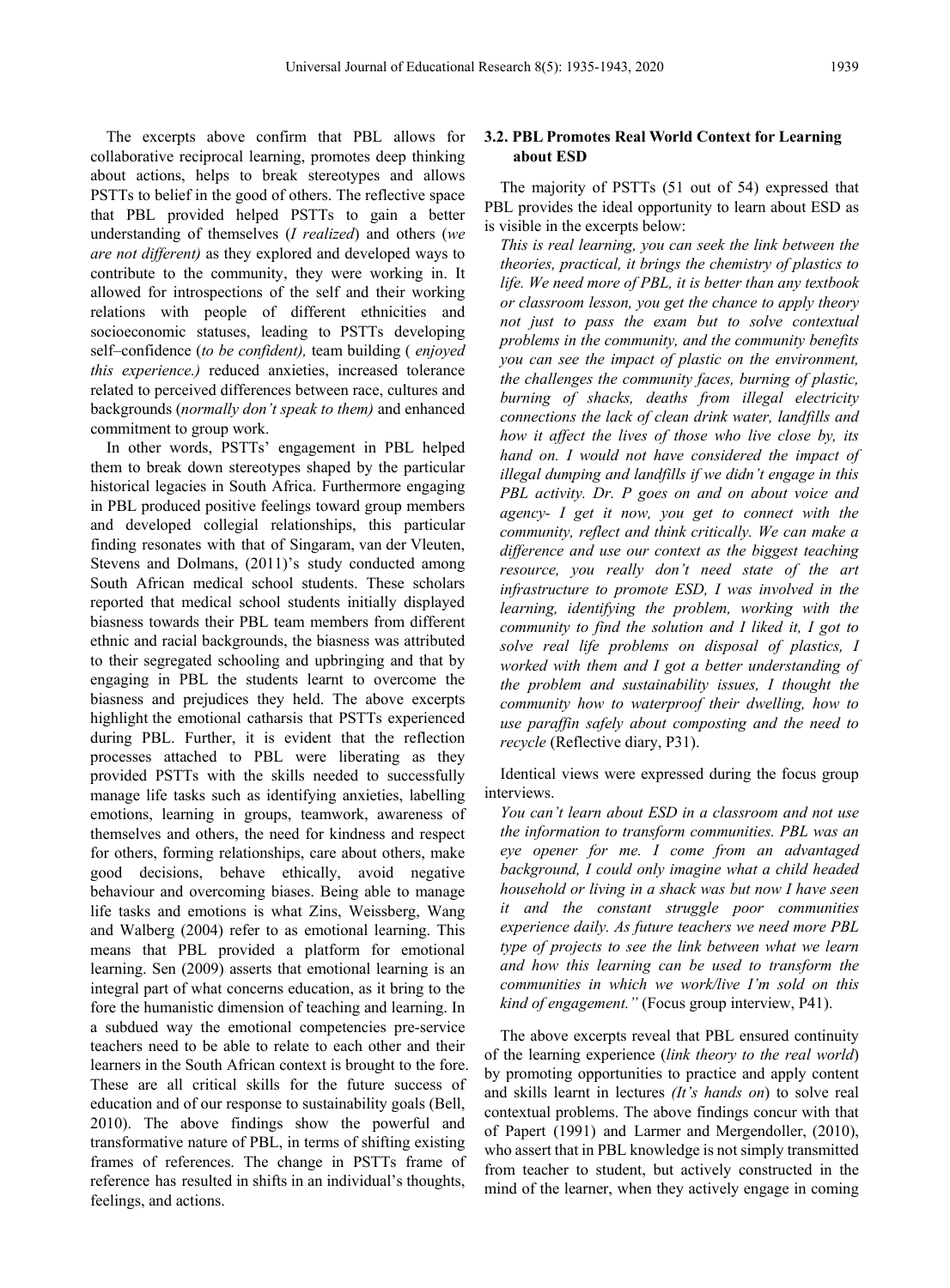up with unique solutions to the problems identified. From the excerpts above it is visible that PBL also allowed PSTTs to engage with and interact with the community context and for action to be undertaken rather than passively receiving information (*You can't learn about ESD in a classroom).* By engaging in PBL, PSTTs become conscious of historical South African social realities (*child headed household, constant struggle*) and day to day contextual challenges in terms of ESD that many communities continue to encounter *(lack of clean drinking water, burning of shacks, deaths from illegal electricity connections).* The aforementioned awareness is important in teaching especially when learners in schools come from diverse backgrounds, as it will equip PSTTs to be mindful of the learners' contextual background and to help mitigate biasness towards learner/communities. It is thus reasoned that PBL contributed to the development of social capital for both PSTTs and the community. PBL served as a vehicle to validate students' experiences and bridge the cultural division between the PSTTs, university and the community. PBL offered PSTTs a chance to experience ESD as a practice-based approach. It allowed PSTTs to take ownership of their learning as active participants thereby allowing them to gain information, skills and attitudes to encourage sustainable practices in their communities. In this way, PBL not only developed PSTTs' critical thinking, research and problem-solving skills, but also gave them experience in applying these skills to real world situations as noted in Genc, 2015 study, which reiterates that PBL offered pre-service teachers a chance to experience the tangible reality of the problems in their communities, as well as take ownership of the project as active participants rather than mere consumers of knowledge. Through their participation in PBL, pre-service teachers seemed to be able to gain information, skills and attitudes for a sustainable environment in their community; through learning-by-doing and solving problems surrounding sustainability in their context areas, and understanding that ESD is practice-based. This way, PBL not only developed pre-service teachers' critical thinking, research and problem-solving skills, it gave them experience in applying these skills to real world situations (Nation, 2008).

In this study PBL also led to the empowering of the communities (the PSTTs worked in) concerning ESD issues (*recycling, waterproofing dwelling, using paraffin*) that impacted them daily and assisted them having 'safer' dwellings and using materials safely. The above excerpts also reveal the kind of learning PSTTs appreciate, namely, active learning strategies that promote community engagement and reflexive thinking.

## **3.3. Project Based Learning as a Catalyst for Pre-service Teachers' Awareness of Their Role as Agents of Change**

By engaging in PBL, PSTTs had multiple opportunities for deeper inner reflection. My data reveal two contradictory finding in terms of PBL as a catalyst for PSTTs' awareness of their role as agents of change. On the one hand reflections allowed 51 PSTTs to (re)evaluate their frame of reference with regard to what a teacher's job is and what it is not as is visible in the excerpts below:

*"If it wasn't for this project, I would have ignored the impact of people's actions on the environment and sustainable use of resources. To me this was something you learn about, teach it and forget about it. Bringing change is not my job, my job will be just to teach, now I feel differently, I have changed, it's not just about learners in school it's also about my learning as a lifelong learner, I have changed because of this project, my thinking about me as a teacher and my role in the community has changed, I can use my teacher voice to change people's lives, improve our society, it's my responsibility, I now care about my community"*  (Reflective diary, P 25)

*"I know now that change can be little steps we take to improve the quality of life for others in our community, it doesn't have to be grand and fancy. Working on this project allowed me to see that I can contribute to change. Even though this project was on plastics and ESD, I found I could not ignore the lack of clean drinking water, asthma, and took it upon myself to tell the mother the importance of sterilizing the water before drinking. I even demonstrated how to do this using bleach. I felt inspired and would want to do this type of project again. I will engage my learners in this type of project when I start teaching, this is real contextualized learning, you don't need fancy resources for this"* (Focus group interview, P46)

The above excerpts highlight the transformative learning that occurs by engaging PSTTs in PBL while trying to create sustainable communities. By using, the community as a resource PSTTs had an opportunity to (re)align their frames of references. The consequence of the realignment of their frame of reference was a transition from ignorance of the social responsibilities attached to teaching *(it not my job*) to a greater sense of awareness of the need to bring about change, transformation and social justice in the communities they are working in (*this is my responsibility; I can make a difference*). PBL allowed PSTTs to be conscious of their roles as agents of change in the communities they worked in; they became aware of power or social capital (*teacher voice*), inequalities that prevail and their civic responsibility towards the community. PSTTs are able to see how their role as agent of change extends from the classroom /school to the community. These PSTTs were able to see the power linked to the professional identity of a teacher and the capacity to produce change and be drivers of ESD (UNESCO, 2014). These participants see teaching as a moral ethical value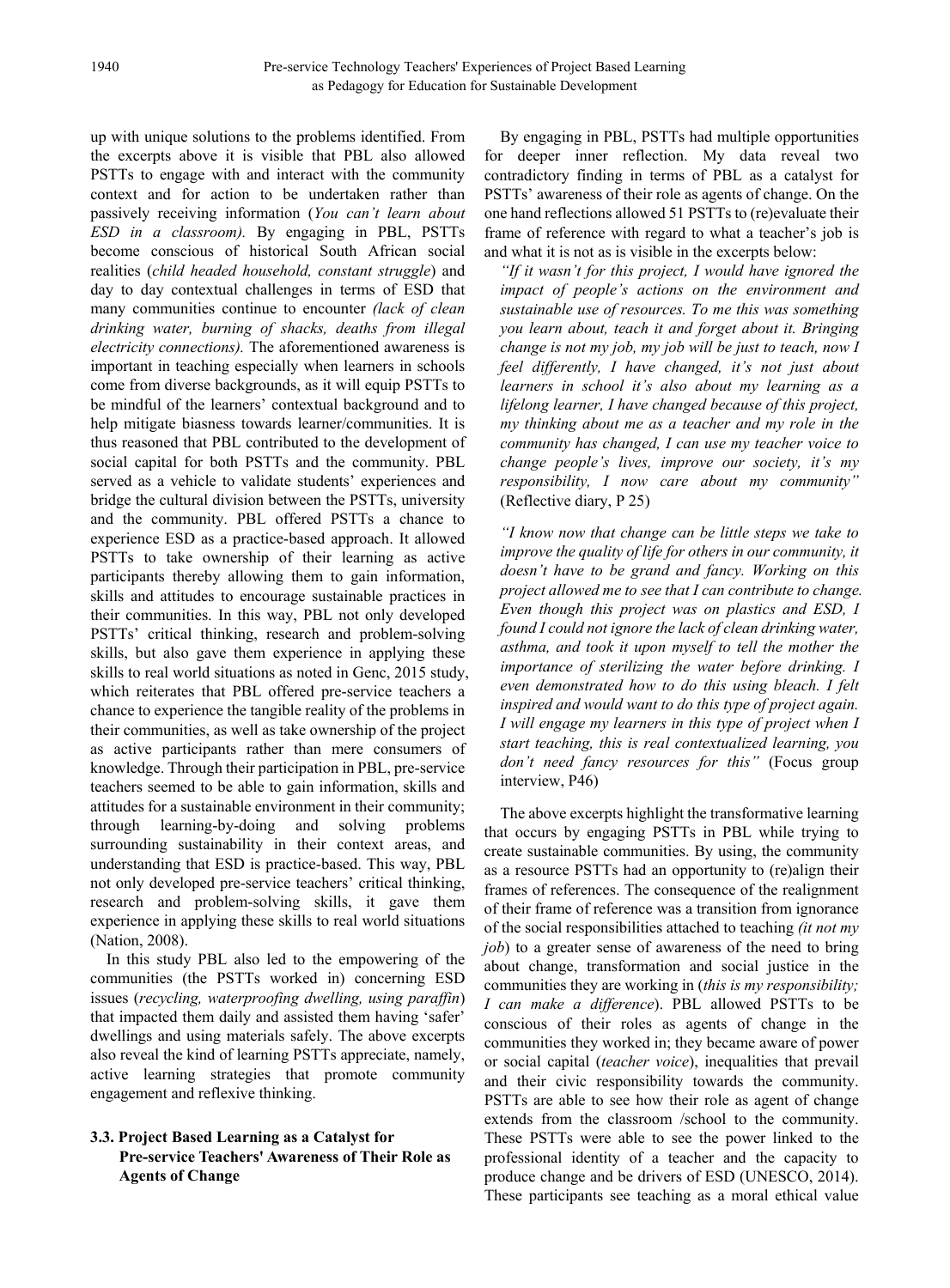laden practice. Powers (2004), in her evaluation of school community place-based projects in the United States, found that this approach increases students' interest in their community issues. These findings confirm that the approach that I am using in my teaching makes a difference to how PSTTs think about ESD and their role as agents of change. PBL lead to caring eco-literate PSTTs who reflected upon their (communities) impact on their environment (Orr, 1992; Theobald, 2000).

On the other hand three of the 54 PSTTs did not enjoy engaging in PBL nor do they see themselves as agents of change. These PSTTs have a rigid view of what learning entails or where it should occur as well as the role of teachers and schools. They are unable to experience or see learning as a transformative process that links their thoughts, actions, emotions, beliefs to new forms of realities (Jarvis, 2006). Their values are not rooted in social justice as can be gathered from the excerpts below:

*"This is not for me- this ESD, who cares about the environment- I don't, this ESD it's not technology related, other tech modules don't have it ,I see it as a waste time"(Reflective diary , P22)*

*"There is too many assessments, we do practical's, have a task to complete after each lecture, have assignments and then have a project based with a community- ahaai these communities its so dirty why must we go outside the lab or Edgemond. I'm so clean for this kind of work, I broke my nail outside, my weave got damaged, I'm not interested in the community or how they use resources/dispose plastics. This is not a teacher's job, teachers get paid to teach not to do work in the community or worry about community issues. None of the township teachers, where I come from, do this with their learners so I can't start this, I will just teach in the classroom and get paid" (Focus group interview, P2)* 

*"I don't see myself as this agent of change- I can't change the world, that not what teaching is about- my job is to get learner to pass, hey this lecturer is demanding to much" (Focus group interview, P26)*

The excerpts above reveal the rigid concept that these 3 PSTTs have of their selves, of who they are, what teaching entails and how they see themselves performing their teaching duty. Their views impact the nature of their agency (or lack of agency). Their rigid view on teaching, (*job is to get learner to pass; teachers get paid to teach not to do work in the community or worry about community issues)* and learning (*to pass*) as well as their own teaching and learning experiences (*None of the township teachers, where I come from, do this with their learners*) deprive them from reflecting on contextual issues encountered during PBL. Hence they are (un)able to (re)align their existing frames of references. These 3 PSTTs have a very narrow myopic view on the role of teaching which is aligned to Naylor and Sayed's (2014) study which raises that the pertinent question is teaching about getting learners to pass exams. These three PSTTs do not see the role of teachers as being linked to and taking responsibility for social programs that concern communities as alluded to by Roux and Becker, (2016). The above finding brings to the fore the limits of my agency to effect change among a few PSTTs to embrace all the roles that are asked from teachers. Within the SA context, many experiences remain influenced by historical legacies and continue to manifest themselves in various ways impacting how we perceive and experience our roles as teachers. These PSTTs narrow view on what teaching entails will influence how they engage learners during teaching (in the future), their tolerance, respect, care and how they model interpersonal relationships among learners.

## **4. Conclusions**

The findings of this study bring to the fore the reflective spaces provided by PBL, which allowed PSTTs to question, (re)examine their (un)conscious values, beliefs and judgements. Three key findings emerged. The first finding relates to the "social learning" that occurred during PBL, such as overcoming stereotypes, developing positive collegial relationships, labelling emotions, forging team spirit, recognising kindness, exercising care, behaving ethically, avoiding negative behaviour and overcoming biases (Zins et al., 2004). This type of "social learning" is invaluable in teaching (it often absent in a formal classroom lesson) as it highlights the emotional competencies teachers draw upon when they have to relate to learners. The second finding illuminates that PBL provided a real world context for learning about ESD. PSTTs had the opportunity to link and apply content and skills gained in the lectures to solve contextual problems in their communities such as recycling, pollution, waterproofing of dwellings, and wise consumerism of resources. It also made PSTTs aware of contextual social realities communities experience and about the quality and state of the environment. Engaging PSTTs in PBL did not only increase their understanding and application of the content but also instill in some of them the importance of action and engagement throughout their lives, both of which are vital skills for sustainability and change agents (Segalas, et al. 2010). The third finding talks to the arousal of teacher agency during PBL. The finding exemplifies that trying to promote change agency isn't simply about taking action during PBL but also about understanding the implications of our actions, which requires emotional intelligence, interpersonal skills, and understanding of historical legacies and potential solutions. The findings from this study confirm that promoting ESD agency amongst PSTTs is a complex and requires new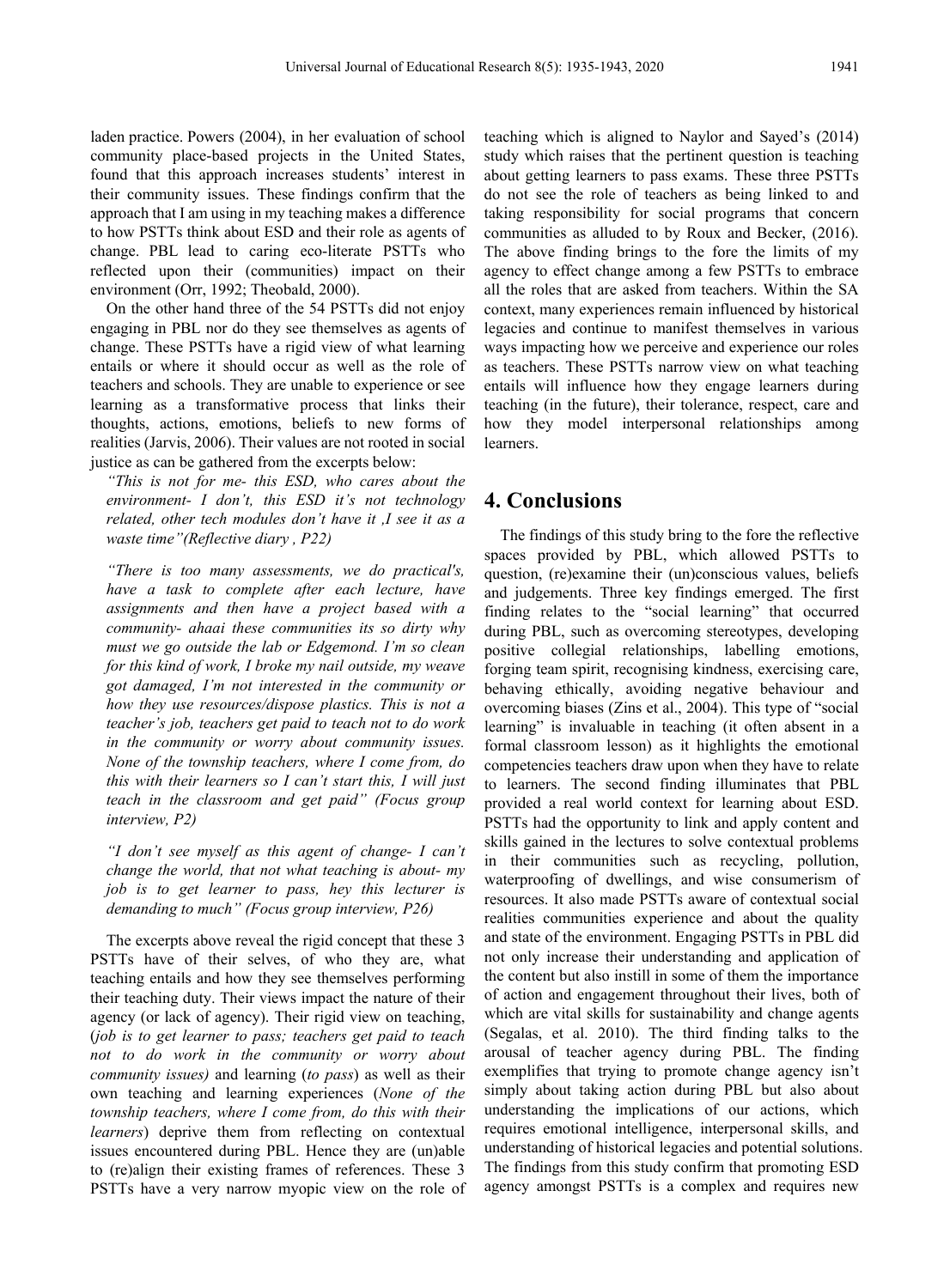ways of educating for behaviour change.

In terms of pedagogy, the findings of this study show that combining the HMH approach, TLT and PBL with an ESD lens in the teaching is successful as these models collectively require a change in perception, a change in values and active engagement. The model reflects that transformation is a multi-dimensional process and that changing sustainability values and environmental paradigms require more than a logical argument or an emotional appeal.

# **REFERENCES**

- [1] Awases, C. (2015). Secondary school Geography teachers' understanding and implementation of learner-centred education and enquiry-based teaching in Namibia. Unpublished master's thesis. University of Stellenbosch.
- [2] Bell, S. (2010). Project-based learning for the 21st century: Skills for the future. *The Clearing House: A Journal of Educational Strategies, Issues and Ideas*, 83(2), 39–43.
- [3] Bentham, H. (2013). Clearing the Path that Has Been Laid: A Conceptualisation of Education for Sustainable Development. *Journal of Teacher Education for Sustainability*, *15*(2), 25- 41.
- [4] Braun, V. & Clarke, V. (2006). Using thematic analysis in psychology. *Qualitative Research in Psychology,* 3, 77-101.
- [5] *Constitution of the Republic of South Africa*, 10 December 1996, available at: http://www.refworld.org/docid/3ae6b5d e4.html [accessed 20 March 2016]
- [6] Creswell, J. W., & Creswell, J.D. (2017). *Research design: Qualitative, quantitative, and mixed methods approaches.* London: Sage Publications.
- [7] Dewey, J. (1910). *How We Think*. Lexington, MA D.C. Heath and Company.
- [8] Dolmans, D. H. J. M., De Grave, W., Wolfhagen, I. H. A. P., & van der Vleuten, C. P. M. (2005). Problem-based learning: Future challenges for educational practice and research. *Medical Education*, 39(7), 732–741. doi:10.1111/j.1365-2929.2005.02205.
- [9] Genc, M. (2015). The project-based learning approach in environmental education. *International Research in Geographical and Environmental Education*, 24(2), 105– 117.
- [10] Hartman, P., Renguette, C., & Seig, M. (2018). Problem-Based Teacher-Mentor Education: Fostering Literacy Acquisition in Multicultural Classrooms. Interdisciplinary Journal of Problem-Based Learning, 12(1). Available at: [https://doi.org/10.7771/1541-5015.1659.](https://doi.org/10.7771/1541-5015.1659)
- [11] Hoover, E., Harder, M.K., 2014. What lies beneath the surface? The hidden complexities of organizational change for sustainability in higher education. J. Clean. Prod. 106, 175e188. https://doi.org/10.1016/j.jclepro.2014.01.081.
- [12] Illeris, K. (2007). *How We Learn: Learning and Non-learning in School and Beyond*. London/ New York: Routledge.
- [13] Jarvis, P. (2006). *Towards a Comprehensive Theory of Human Learning*. Abingdon: Routledge.
- [14] [Kalsoom,](https://www.emeraldinsight.com/author/Kalsoom%2C+Qudsia)Q, [Khanam,](https://www.emeraldinsight.com/author/Khanam%2C+Afifa)A., & [Quraishi,](https://www.emeraldinsight.com/author/Quraishi%2C+Uzma)U. (2017) Sustainability consciousness of pre-service teachers in Pakistan", *International Journal of Sustainability in Higher Education*, 18(7),. 1090-1107, <https://doi.org/10.1108/IJSHE-11-2016-0218>
- [15] Krizek, K.J., Newport, D., White, J., Townsend, A.R., 2012. Higher education's sustainability imperative: how to practically respond? Int. J. Sustain. High Educ. 13 (1), 19e33[. https://doi.org/10.1108/14676371211190281](https://doi.org/10.1108/14676371211190281)
- [16] Kolb, D. A. (1984). *Experiential Learning Experience as the Source of Learning and Development*. Englewood Cliffs, NJ Prentice Hall.
- [17] Kolmos, A., de Graaff, E., & Du, X. (2009). Diversity of PBL-PBL learning principles and models. In X. Du, E. de Graaff & A. Kolmos (Eds.), *Research on PBL practice in engineering education* (pp. 9-21). Rotterdam: Sense Publishers.
- [18] Kumar, R. (2011). *Research Methodology A Step-by-Step Guide for Beginners*. 3rd Edition. Sage, New Delhi.
- [19] Lee, J. S., Blackwell, S., Drake, J., & Moran, K. A. (2014). Taking a Leap of Faith: Redefining Teaching and Learning in Higher Education Through Project-Based Learning. *Interdisciplinary Journal of Problem-Based Learning, 8*(2). Available at[: https://doi.org/10.7771/1541-5015.1426.](https://doi.org/10.7771/1541-5015.1426)
- [20] Lieberman, C. (1977). "Education and social change," *American Secondary Education*, vol. 7(3), 42-48.
- [21] Mezirow, J (1978). Perspective Transformation. *Adult Education*, 28, 100–110.
- [22] Nation, M. L. (2008). Project-based learning for sustainable development. Journal of Geography, 107(3), 102–111.
- [23] Naylor, R. & Sayed, Y. (2014). *Teacher quality: Evidence review*. Office of Development Commonwealth of Australia.
- [24] Orr, D. (1992). *Ecological literacy: Education for a post modern world.* Albany, NY: State University of New York.
- [25] O'Sullivan, E. (2008). Finding our way in the great work. *Journal of Transformative Education,*6, 27-32.
- [26] Patil, A., & Kudte, S. (2017). Teaching learning with constructvist approach. *International Journal Engineering Development and Research,* 5(4), 308-312.
- [27] Pillay, A (2004). An exploration of biology teachers' practice with regard to practical work and how it relates to the NCS-FET life science policy document. Unpublished masters thesis. University of Kwa-Zulu Natal.
- [28] Powers, A. L. (2004). An evaluation of four place-based education programs. *The Journal of Environmental Education,* 35(4), 17–32.
- [29] Pugh, K. J. (2002). Teaching for Transformative